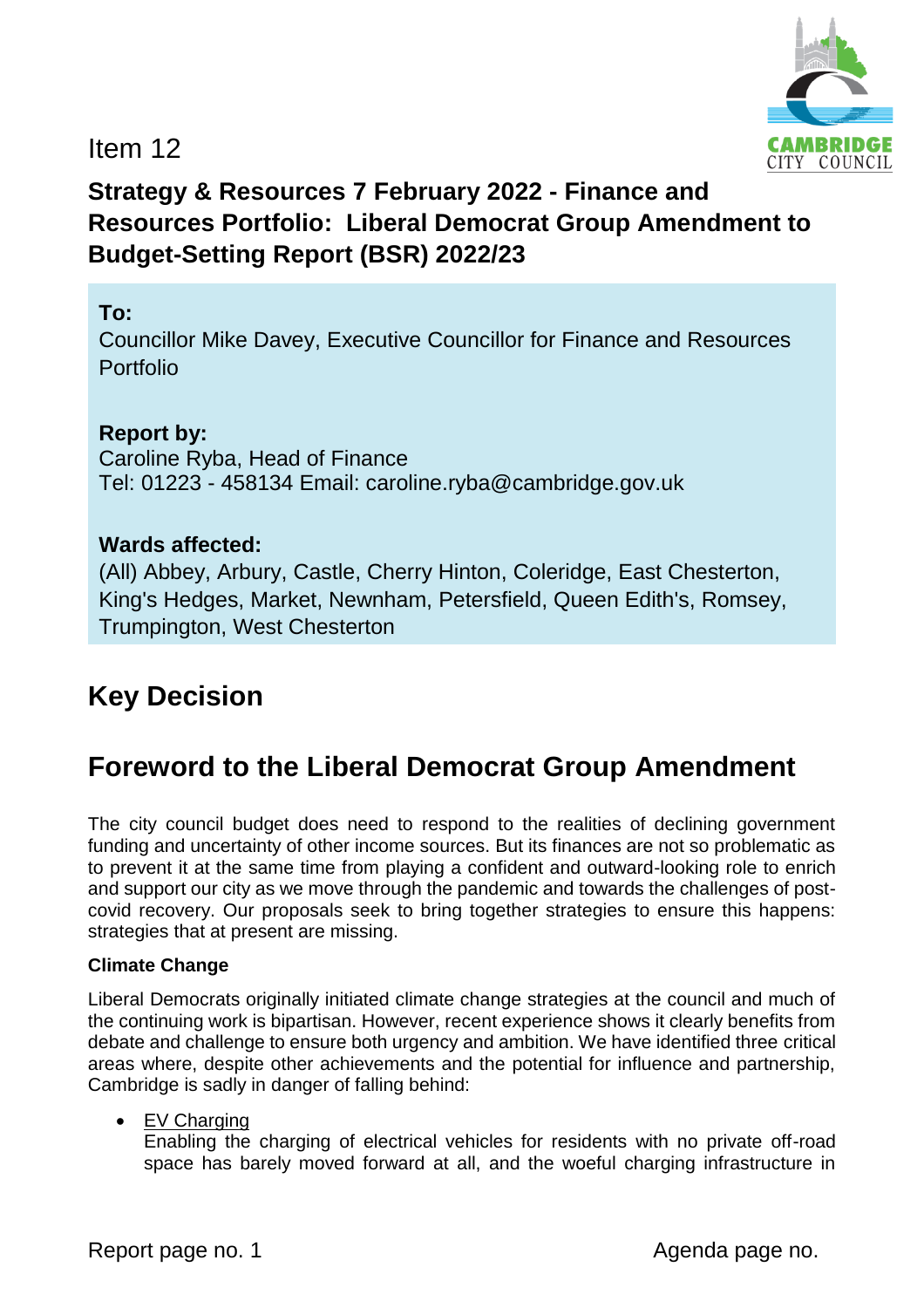Cambridge is a major obstacle to the switch to electric vehicles. The city council has built up commercial expertise in this through its car parks and should use this knowledge in partnership with the GCP (which is looking at parking implications) and the County Council (the highways authority which is keen to collaborate on a district by district basis) and galvanise action.

• Recycling

A zero-waste strategy also seems lacking. Nowhere is this more important than in food waste. Unlike many other City Councils and despite pilots in the city, we still do not have a citywide segregated food waste collection. Experience shows that foodwaste collection reduces waste, landfill and carbon emissions. A major drive on home composting could also help move us towards being a zero-waste city.

• Insulation

Insulation of privately-owned homes remains a major national challenge, though vital in reducing carbon emissions. In addition to channelling selective central government grant funding support, the council could have a trusted and authoritative role in promoting owner investment, increasing awareness of payback potential and helping owners assess opportunities, navigate the market for suppliers, and access third party funding. Developing such a strategy is badly needed.

#### **City Centre Car Parks**

If the city council is to play a positive role in the Greater Cambridge Partnership for a less polluted, low-traffic city, it must reduce its city centre car parking provision. It needs a longterm strategy to re-purpose the car park sites to meet other needs of the city, whilst securing replacement income to support council services. Leaving this any longer risks frustrating wider transport plans whilst failing to ensure the long-term financial security of the Council.

#### **Key Worker Housing**

We also continue to argue for expansion of key worker housing, targeted towards those who fall between the housing needs register and market housing such as our valued carers, NHS staff and teachers. Cambridge housing costs have sky-rocketed and we must recognize that it is not only those who qualify for social housing that struggle to afford to live here. We need an ambitious strategy to address this urgent issue.

#### **Recovery from the Pandemic**

The pandemic has deprived older and younger people alike of opportunities. Younger people have missed out on the opportunity to make friends and socialize, whereas our older residents have been isolated from the 'lifeline' that comes from the company of others. It is important this does not permanently scar the generations. We are proposing to boost funding to help both groups.

We are also offering a hand of support to Cambridge's market traders. These independent businesses faced 2 years of restrictions and uncertainty, with closures imposed by both the national government and then separately by the Council. Even now, they are largely without the boost which comes from tourism. We will hold back from the proposed increase in their fees, in order to help speed-up their recovery. We will also provide an electricity supply to Hobson's Square in Trumpington to support stallholders and local events which will help to make it a more vibrant centre to the new community there.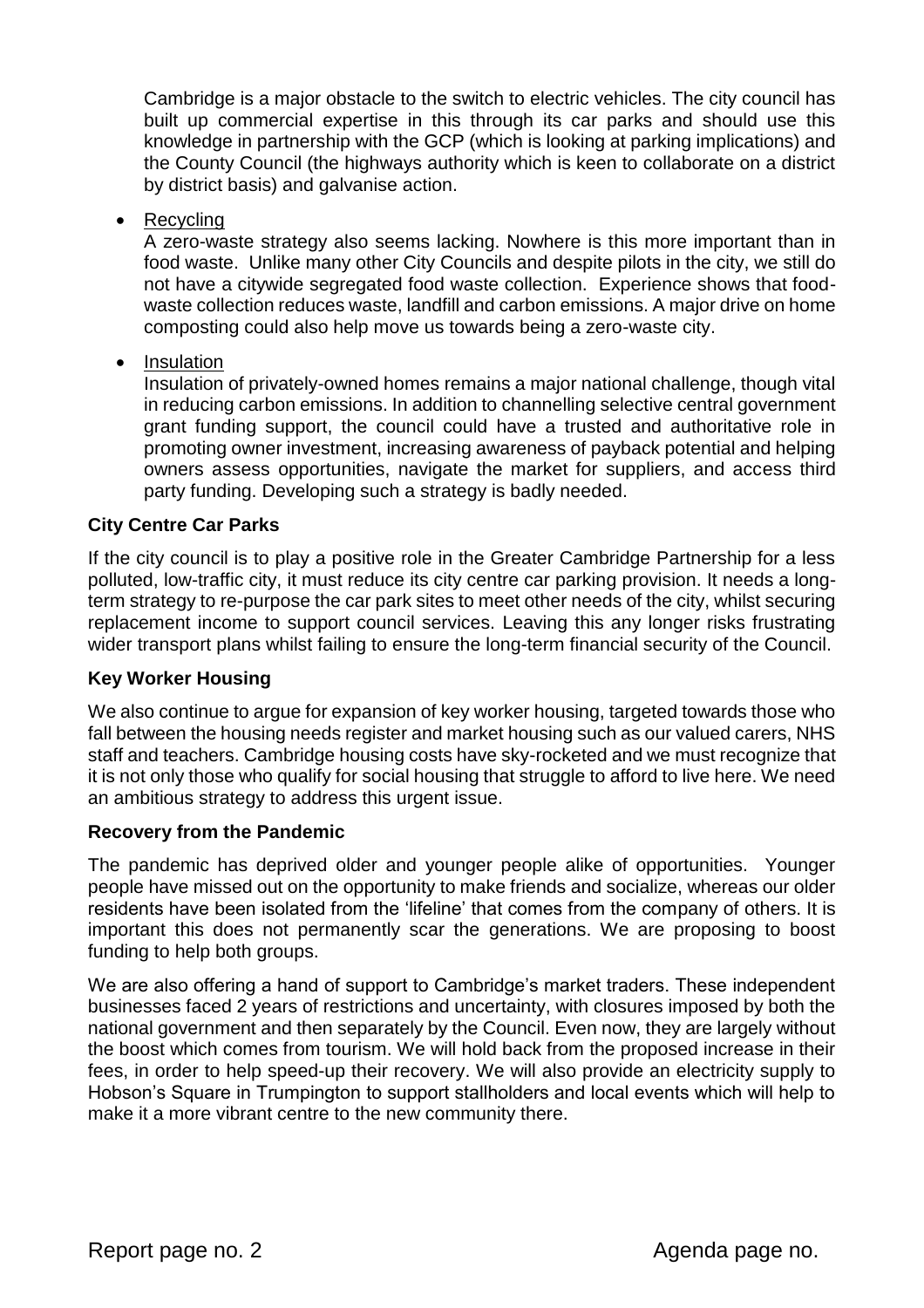#### **Planning Enforcement**

The city's continuing success as a place to live and work makes for ongoing development pressure which the council is responsible for regulating. It is important that respect for approvals and conditions is maintained; yet the hard-working planning enforcement team is clearly stretched and operates entirely reactively. We therefore propose an additional Planning Enforcement officer to ensure developers obey the rules and that public trust in the planning authority is maintained.

#### **Acoustic Monitoring Cameras**

Last October, we were pleased that the council supported our case to throw its weight behind an effort to reduce the nuisance and danger of noisy vehicles racing around the city. There has subsequently been much national interest in new acoustic monitoring cameras which several authorities are adopting. Recognising the challenges faced by the police in tackling this problem and the opportunity for partnership, we propose to fund two such cameras for deployment in the city.

#### **Public Scrutiny of decisionmaking**

The council's leadership has embarked on a lengthy and expensive corporate transformation programme, which remains a 'black box', destination unknown, to both the public and to opposition councillors, but smothered in meaningless branding. When something emerges we will press for full discussion before decisions are made on cutbacks; we will fight negative impacts on those already suffering disadvantage, on services necessary to civilized city life or on the quality of the democratic forum which the council provides to the city community.

In the meantime, as a result of the length of the transformation process, the current budget resorts to a large stealth cut – the largest cutback in the whole package - by failing to recognise the current high level of inflation. This completely removes from public sight and accountability the decisions that officers will now need to take to make their budgets balance. We are proposing that elected members monitor this process as the year progresses, allowing them to ensure consistency with the council's values, including equalities impacts.

#### **Councillor Tim Bick, Leader of the Liberal Democrat Group**

#### **Councillor Jamie Dalzell, Liberal Democrat Group Spokesperson on Finance and Resources**

### **1. Executive Summary**

The Liberal Democrat proposals will:

- bring forward strategies on key areas related to climate change, including electric vehicle charging, progression towards a zero waste city, and the provision of support for insulation of private homes;
- consider opportunities to reduce car park spaces in the city centre, and to repurpose existing car park sites;
- explore options for expanding the provision of key worker housing through the Cambridge City Housing Company;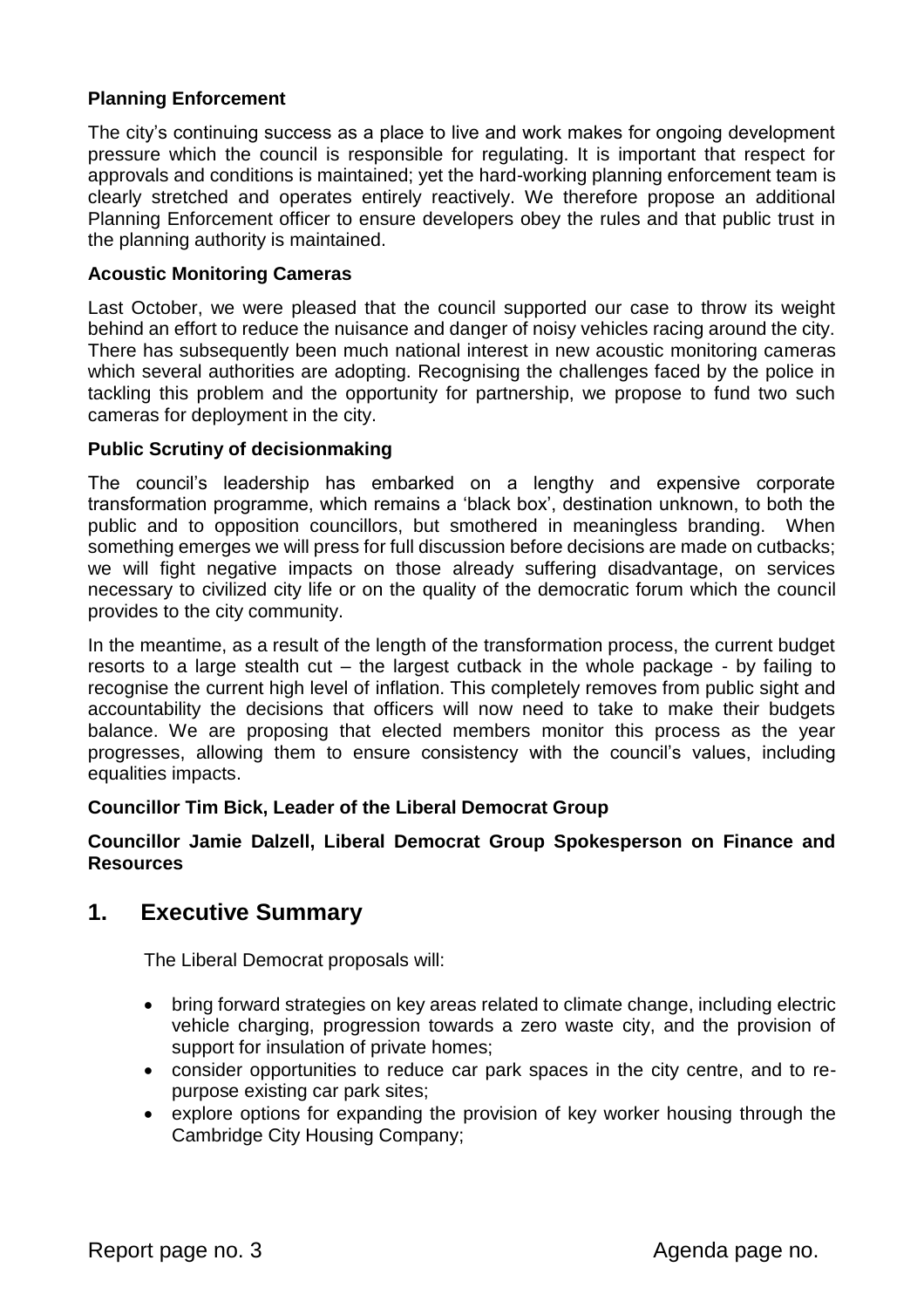- deepen post pandemic initiatives supporting some of the most affected, including children in poverty and older and vulnerable individuals;
- defer the annual increase in fees for market traders by 3 months, in order to support their post-Covid recovery;
- fund the installation of an electricity supply at Hobson Square, enabling markets and other events to increase vibrancy in the new community;
- fund the installation of two acoustic monitoring cameras to tackle anti-social driving and noisy vehicles;
- strengthen planning enforcement in the city through a new Senior Planning Enforcement Officer post, funded through a reduction in the Corporate Communications team; and
- require regular scrutiny by Members, in public, of the impact of the Council's approach to inflation in 2022/23 (namely that general inflation is required to be absorbed by Council services).

# **2. Recommendations**

Changes to recommendations highlighted in italics refer to the recommendations contained within the Budget-Setting Report (BSR) 2022/23, as presented to the meeting of the Strategy & Resources Scrutiny Committee held on 7 February 2022, subject to any other amendment agreed by the Executive Councillor at this committee meeting.

The Executive Councillor is recommended to:

#### **General Fund Revenue Budgets: [Section 5, page 26 refers]**

- 2.1 Under recommendation 2(a), add:
	- *Together with the changes in Appendix 2 to the Liberal Democrat Group Amendment to Budget-Setting Report (BSR) 2022/23.*
- 2.2 Incorporate and replace the table shown in Appendix 5 into the Budget-Setting Report (BSR) 2022/23 at the page so annotated.

#### **Capital: [Section 6, page 29 refers]**

- 2.3 At recommendation 2(e), after "Capital Plan", add "*together with the changes in Appendix 3 to the Liberal Democrat Group Amendment to Budget-Setting Report (BSR) 2022/23*".
- 2.4 At recommendation 2(g), after "Appendix C(c)", add "*(as amended by the changes in Appendix 3 to the Liberal Democrat Group Amendment to Budget-Setting Report (BSR) 2022/23)*".
- 2.5 Incorporate and replace the tables shown in Appendix 5 into the Budget-Setting Report (BSR) 2022/23 at the pages so annotated.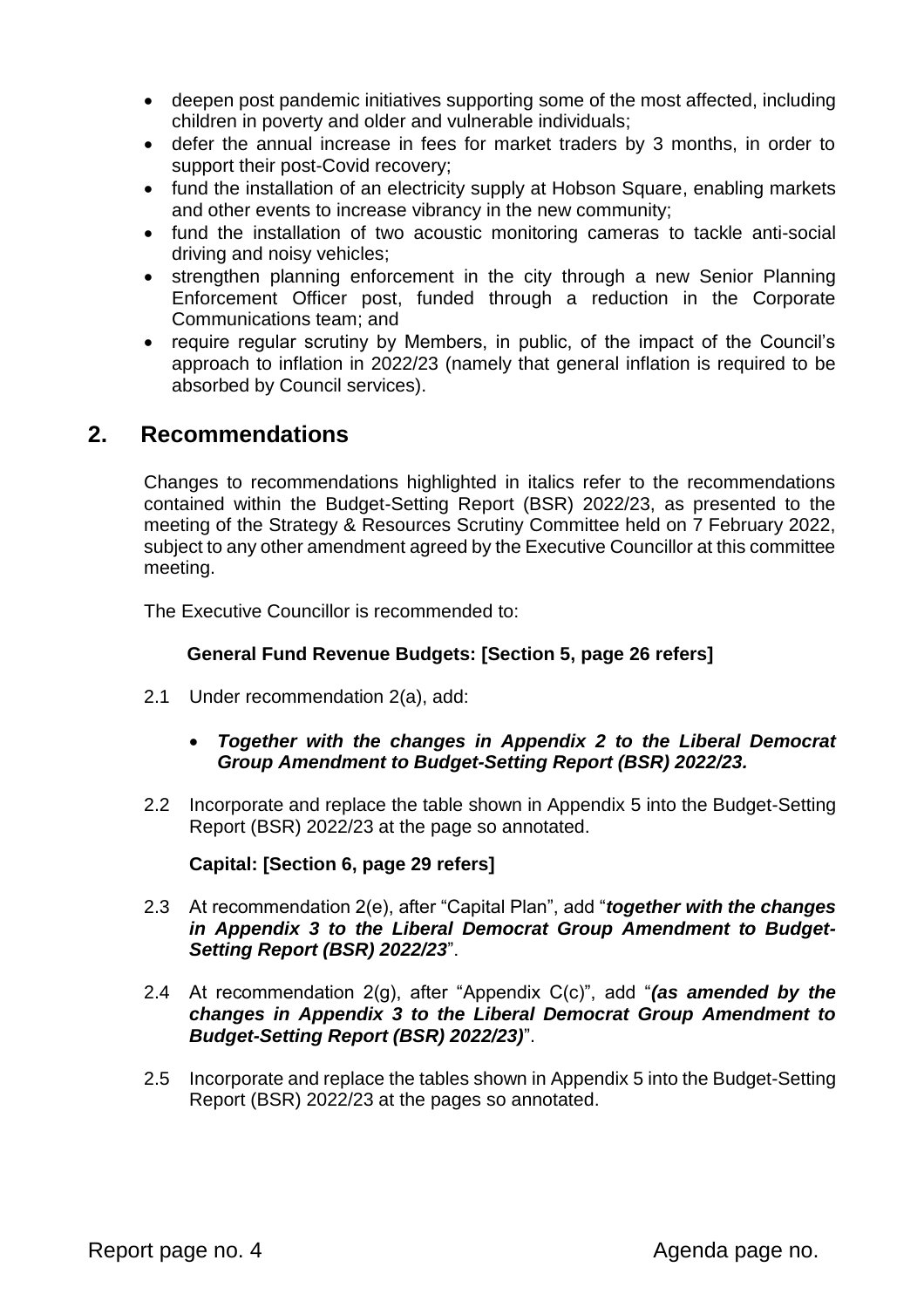#### **General Fund: Expenditure and Funding 2021/22 to 2031/32: [Section 7, page 35 refers]**

2.6 Incorporate and replace the tables shown in Appendix 5 into the Budget-Setting Report (BSR) 2022/23 at the pages so annotated.

#### **General Fund Reserves: [Section 8, page 44 refers]**

2.7 Incorporate and replace the table shown in Appendix 5 into the Budget-Setting Report (BSR) 2022/23 at the page so annotated.

#### **General Fund Future Strategy: [Section 9, page 63 refers]**

2.8 Incorporate and replace the table shown in Appendix 5 into the Budget-Setting Report (BSR) 2022/23 at the page so annotated.

#### **Section 25 Report: [Section 10, page 65 refers]**

2.9 Note the Section 151 Officer's assessment, at Appendix 6, of the impact of these proposed amendments on the Section 25 report presented at Section 10 of the Budget-Setting Report (BSR) 2022/23.

#### **Equality Impact Assessment: [Appendix E, page 106 refers]**

2.10 Append Appendix 4 to the existing Equality Impact Assessment at Appendix E to the Budget-Setting Report (BSR) 2022/23.

#### **Other Recommendations:**

- 2.11 Accept the non-financial proposals set out at Appendix 1.
- 2.12 Recommend to Council formally confirming delegation to the Chief Financial Officer (Head of Finance) of authority to make any other consequential changes to the Budget-Setting Report (BSR) 2022/23 as a result of these amendments.

# **3. Council Tax**

No changes to council tax are being proposed by the Liberal Democrat Group.

### **4. Implications**

All budget proposals have a number of implications. A decision not to approve a revenue bid will impact on managers' ability to deliver the service or scheme in question and could have financial, staffing, equality and poverty, environmental, procurement or community safety implications. A decision not to approve a capital or external bid will impact on managers' ability to deliver the developments desired in the service areas.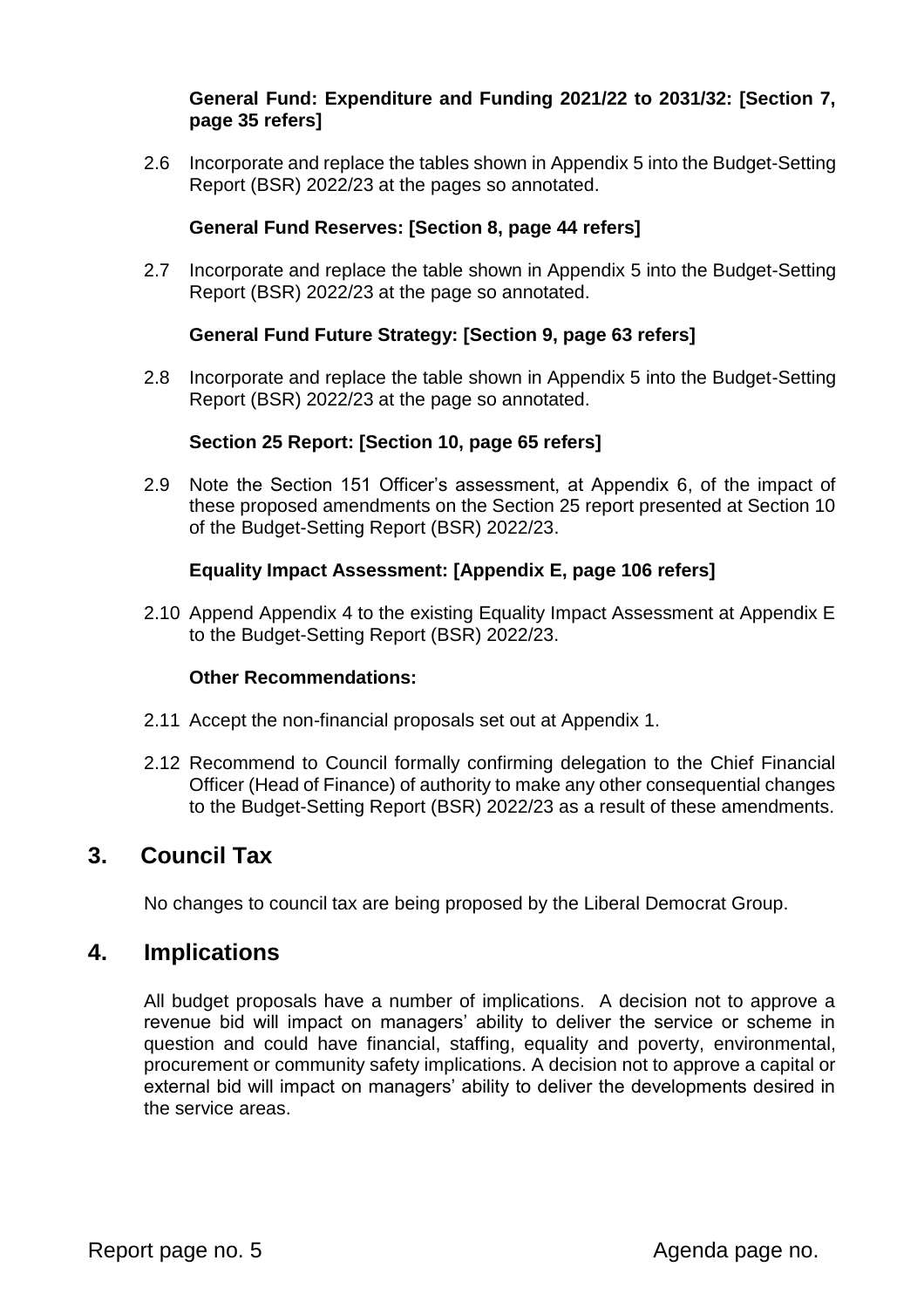# **(a) Financial Implications**

Financial implications of budget proposals are summarised in the Budget-Setting Report (BSR) 2022/23, as amended by the recommendations above.

# **(b) Staffing Implications**

Staffing implications of budget proposals are also summarised in the Budget-Setting Report (BSR) 2022/23, as amended by the recommendations above.

# **(c) Equality and Poverty Implications**

A consolidated Equality Impact Assessment for the budget proposals is included at Appendix E to the Budget-Setting Report (BSR) 2022/23, as amended by Appendix 4. Individual Equality Impact Assessments have been conducted to support this.

A local poverty rating (using the classifications outlined at Appendix B(a) to the Budget-Setting Report (BSR) 2022/23) has been included for each budget proposal to assist with assessment.

### **(d) Net Zero Carbon, Climate Change and Environmental Implications**

Where relevant, officers have considered the climate change impact of budget proposals which are annotated as follows and as detailed in the Climate Change Rating Tool in Appendix B(a) to the Budget-Setting Report (BSR) 2022/23:

- Positive High / Positive Medium / Positive Low: to indicate that the proposal has a high, medium or low positive impact on climate change.
- Nil: to indicate that the proposal has no climate change impact.
- Negative High / Negative Medium / Negative Low: to indicate that the proposal has a high, medium or low negative impact on climate change.

# **(e) Procurement Implications**

Any procurement implications are outlined in the Budget-Setting Report (BSR) 2022/23, as amended by the recommendations above.

# **(f) Community Safety Implications**

Any community safety implications are outlined in the Budget-Setting Report (BSR) 2022/23, as amended by the recommendations above.